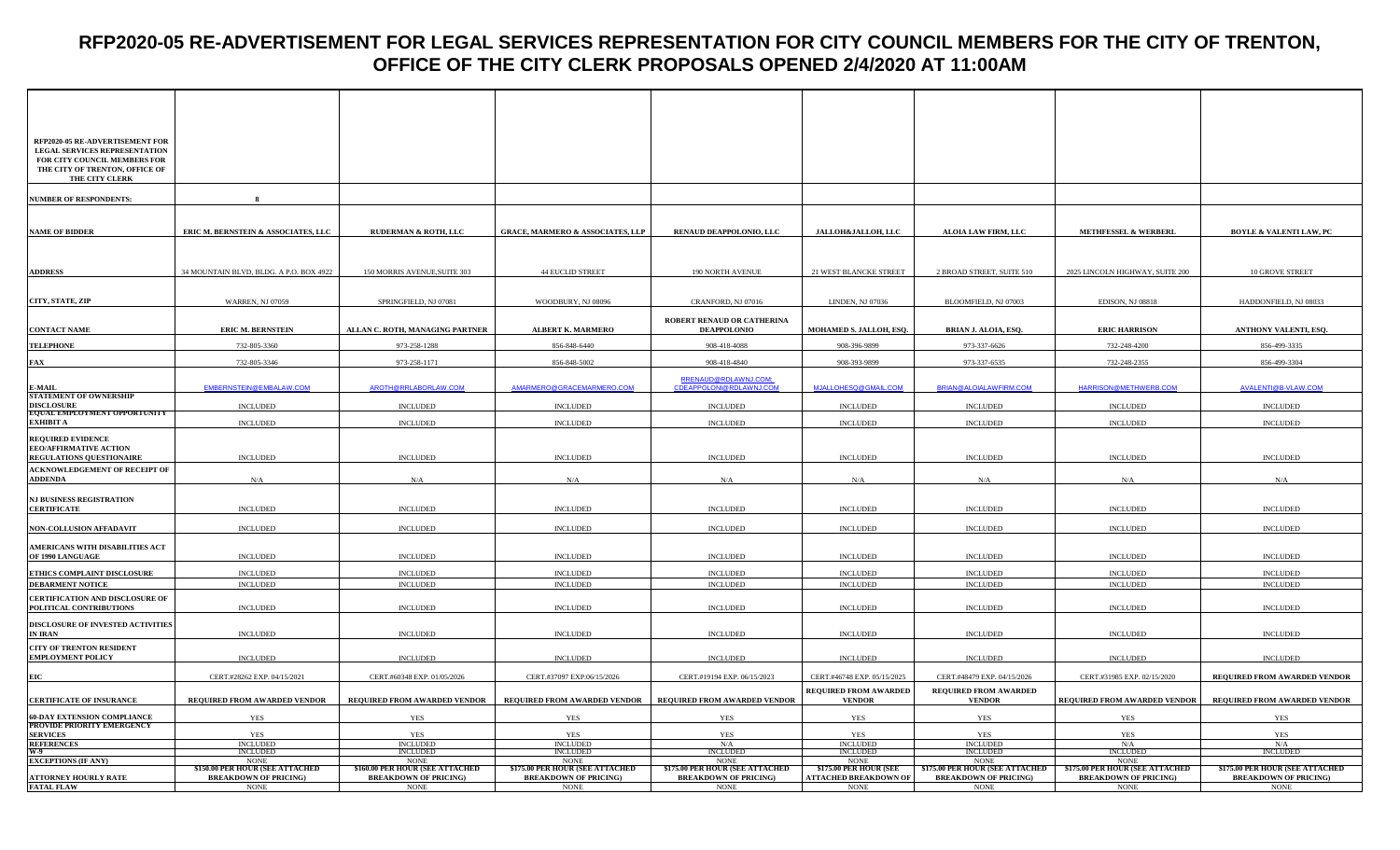| Event/Activity                                                                                                                                                                                                                                                                            | <b>Rate per Hour</b> |
|-------------------------------------------------------------------------------------------------------------------------------------------------------------------------------------------------------------------------------------------------------------------------------------------|----------------------|
| The Law Firm of Eric M. Bernstein & Associates, L.L.C. will accept<br>all rates and compensation as set forth in the Request for<br>Qualifications in accordance with such rates as may be<br>determined by the City of Trenton by Resolution or Ordinance.                               |                      |
| Hourly Rate - All Special Counsel services, before courts, agency,<br>Office of Administrative Law, Department of Personnel or in<br>negotiations, or in-office, including client meetings, depositions,<br>motion or conference hearings, and trial time. Hourly Rate - All<br>Attorneys | \$150.00 per hour    |
| Hourly Rate - Paralegals (when requested and authorized)                                                                                                                                                                                                                                  | \$60.00 per hour     |
| Postage (includes Federal Express and USPS Priority)                                                                                                                                                                                                                                      | Market Rate          |
| Copying (in house, legal or letter sized)                                                                                                                                                                                                                                                 | \$0.20 per page      |
| Copying/Printing (outside supplier, briefs and volume)                                                                                                                                                                                                                                    | Market Rate          |
| Facsimile transmittal (sending only)                                                                                                                                                                                                                                                      | \$0.20 per page      |
| Electronic transmission (email or other)                                                                                                                                                                                                                                                  | <b>None</b>          |

### **CITY OF TRENTON**

## **LEGAL SERVICES - REPRESENTATION FOR CITY COUNCIL MEMBERS**

### **RFP2020-05**

#### **Submitted By:**

### Eric M. Bernstein & Associates, L.L.C. 34 Mountain Boulevard **Building A** P.O. Box 4922 Warren, New Jersey 07059 Phone: (732) 805-3360 Fax: (732) 805-3346 www.embalaw.com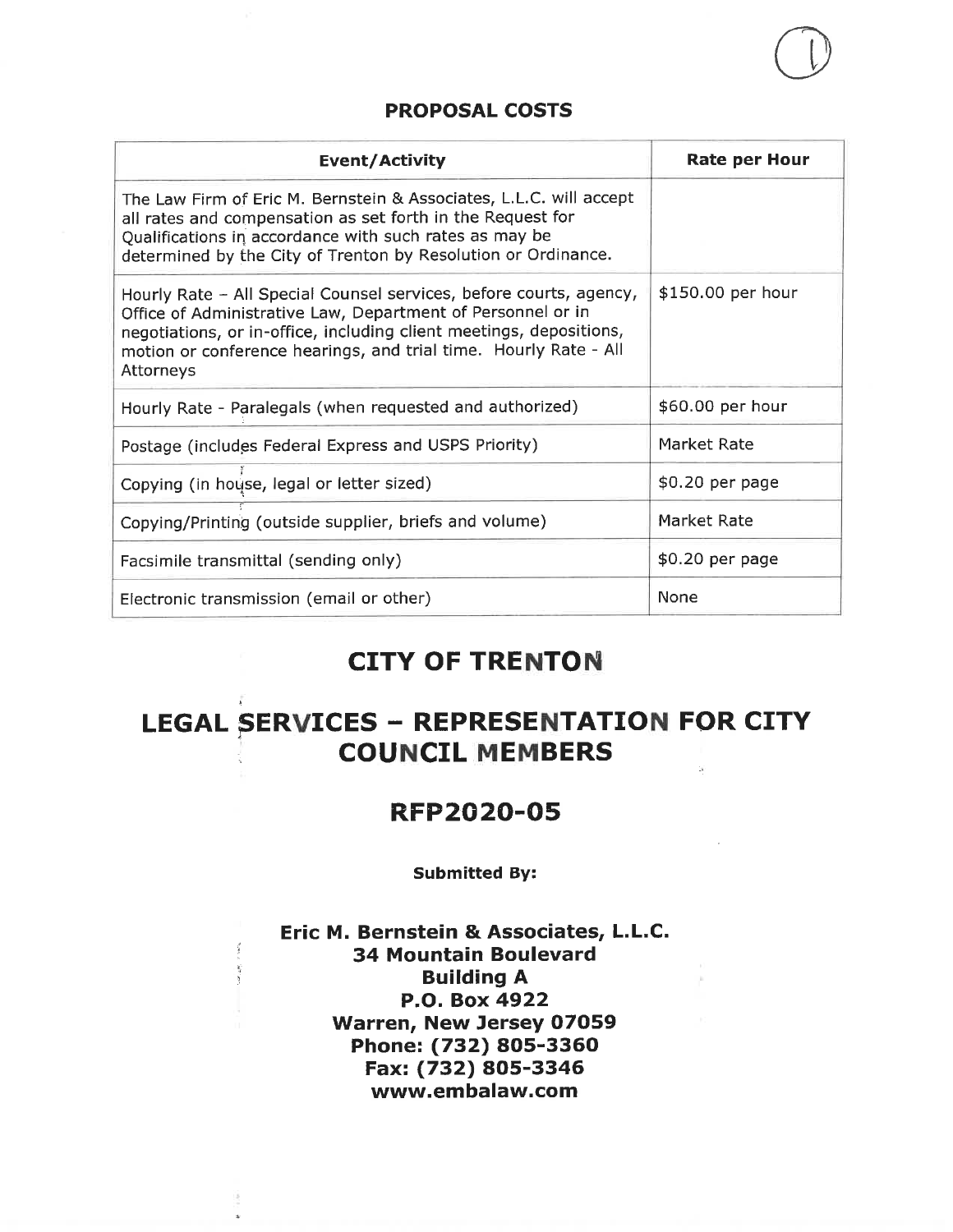

# RUDERMAN & ROTH, LLC

**COUNSELLORS AT LAW** 

TEL 973.258.1288 → FAX 973.258.1171

150 Morris Avenue, Suite 303 + Springfield, New Jersey 07081

ALLAN C. ROTH, ESQ. New Jersey · Illinois · District of Columbia **PLEASE REPLY TO:** 2 Tilton Place Holmdel, NJ 07733

#### **BID PROPOSAL FORM RESPONDENT MUST COMPLETE**

WE THE UNDERSIGNED PROPOSE LEGAL SERVICES FOR SPECIAL OUTSIDE COUNSEL PURSUANT TO THE SCOPE OF SERVICES AND REQUIREMENTS AND MADE PART **HEREOF:** 

### **HOURLY RATE**

### \$160.00

### (ORIGINAL SIGNATURE BY AUTHORIZED REPRESENTATIVE)

The undersigned is a Corporation, Partnership or Individual under the laws of the State of New Jersey having its principal office at Springfield, New Jersey.

| COMPANY | Ruderman & Roth, L.L.C. |  |  |  |
|---------|-------------------------|--|--|--|
|---------|-------------------------|--|--|--|

**ADDRESS** 150 Morris Avenue, Suite 303

Springfield, NJ 07081 **ADDRESS** 

FED.ID# 83-2719751

Allan C. Roth **NAME** 

TELEPHONE 973-258-1288

973-258-1171 **FAX** 

**EMAIL** aroth#rrlaborlaw.com

| <b>DATE</b>      | ハアノ |  |
|------------------|-----|--|
| <b>SIGNATURE</b> |     |  |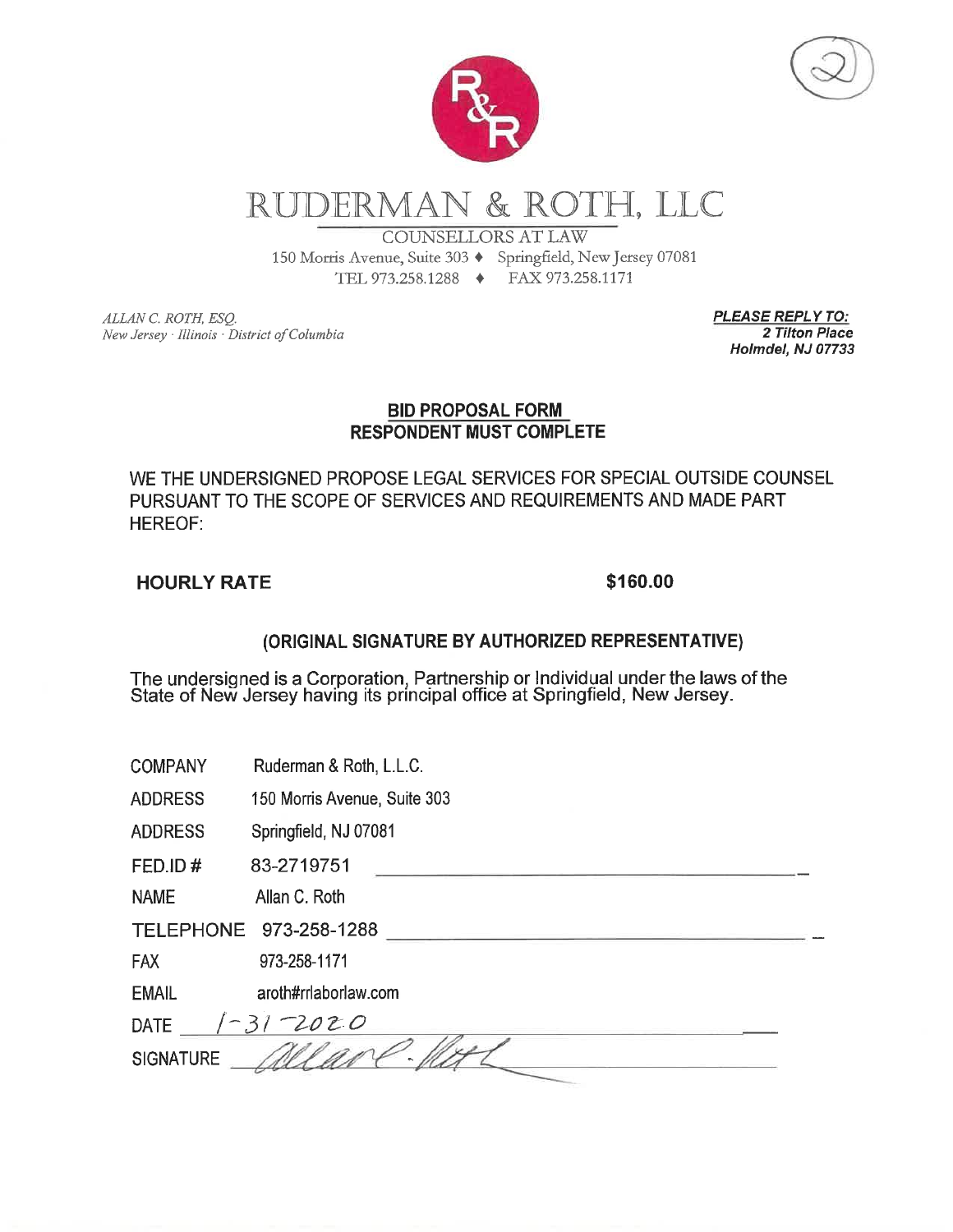

#### C) Facilities



GMA is a South Jersey firm with its main office located in historical Woodbury on "Lawyers" Row". GMA also has offices in Mount Holly, Vineland and Tinton Falls, New Jersey. GMA employs a total of 17 people, 6 of which are attorneys. GMA hours of operation are  $8am - 6pm$ Monday through Friday and can easily service the City of Trenton with the time, participation and requirements presented in the Request for Proposals/Qualifications. However, to service your City's emergency needs, attorneys will be accessible 24 hours a day via emergency phone lines.

#### D) Conflicts of Interest

No foreseeable conflicts exist at this time. However, if a conflict arises GMA will alert the City of Trenton.

### E) Fees

With the knowledge of the individuals named herein, along with the proper documents included from GMA, the firm's grasp of timelines, protocol, procedures and other issues, GMA will accomplish each task in a timely, skilled manner.

Proposed rate for service rendered by Grace, Marmero & Associates, LLP: \$175/hour, \$135/hour for all other attorneys, and \$85/hour for paralegals.

#### F) Other Information

Services in the United States of America All Services will be performed within the United States of America.

Terms and Conditions

GMA will comply with all the General Terms and Conditions required by the City of Trenton and enter into a Standard Professional Services Contract.

Insurance in Accordance

Grace, Marmero & Associates, LLP has both Professional Liability Insurance and Workers' Compensation in accordance with New Jersey law.

#### References

Due to the confidentiality of cases, references can be discussed with the attorneys from our firm. Please note the firm handles hundreds of cases per year.

Proof of Insurance Attached

**Affirmative Action Statement** Attached

Non-Collusion Affidavit Attached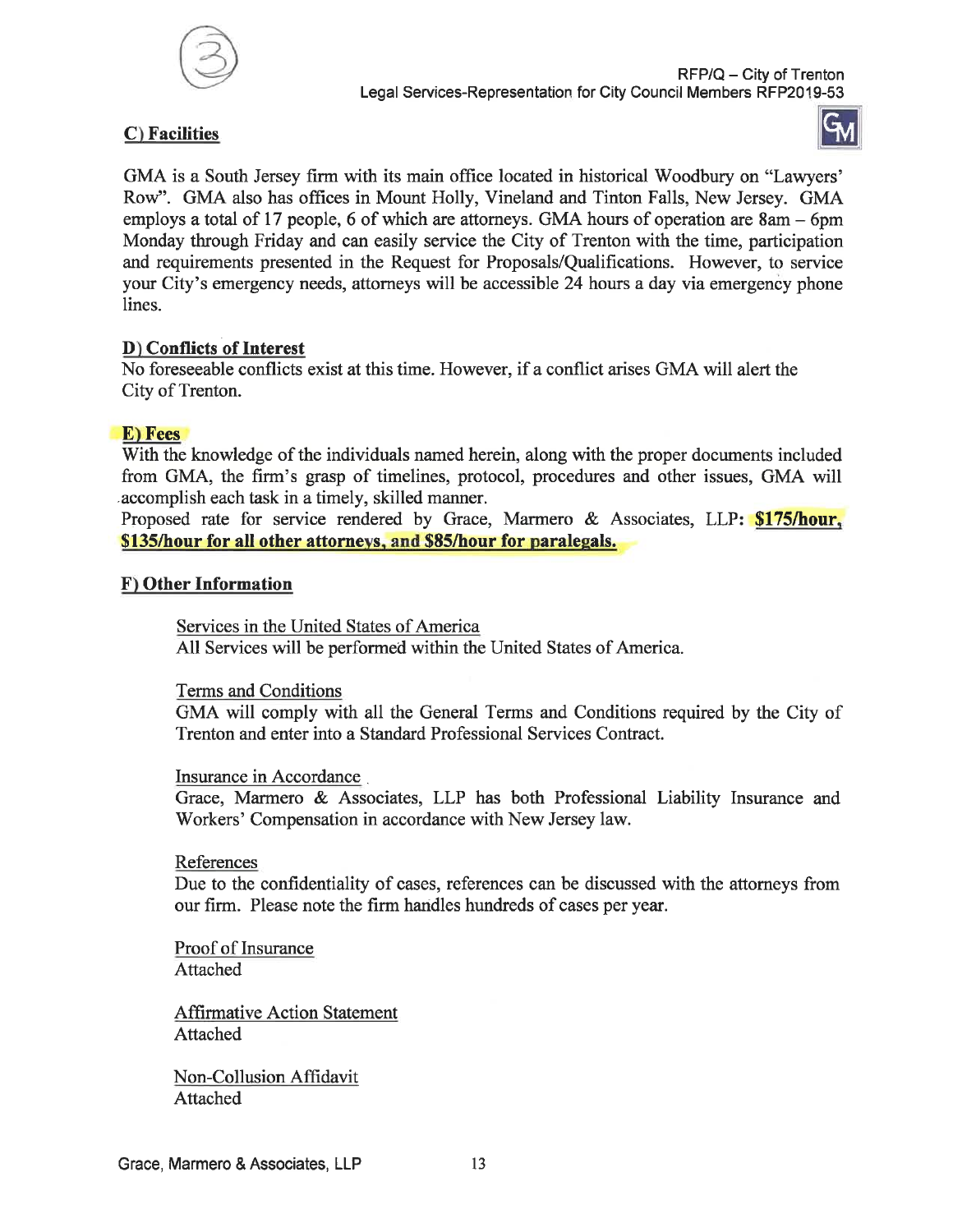



Robert F. Renaud\* Catherine M. DeAppolonio+ Adam Colicchio \*Certified by the Supreme Court of New Jersey as a Civil Trial Attorney +also admitted in New York

Writer's direct rrenaud@rdlawnj.com

January 27, 2020

Isabel C. Garcia, QPA, Purchasing Agent Division of Purchasing, 1<sup>st</sup> floor 319 East Grate Gueet Trenton, NJ 08608

Request for Proposals: Legal Services - Representation for City Council Members  $RE:$ RFP2020-05

Dear Ms. Garcia:

The following is our price proposal for the provision of Legal Services - Representation for City **Council Members:** 

\$175 an hour for all shareholders or partner attorneys \$135 an hour for all other attorneys \$85 an hour for paralegals

We do not charge for photocopying or postage.

Very truly yours.

RENAUD DEAPPOLONIO LLC

Robert F. Repaud, Esq.

190 North Avenue E. Cranford, N.J. 07016

Tel. 908-418-4088 Fax. 908-418-4840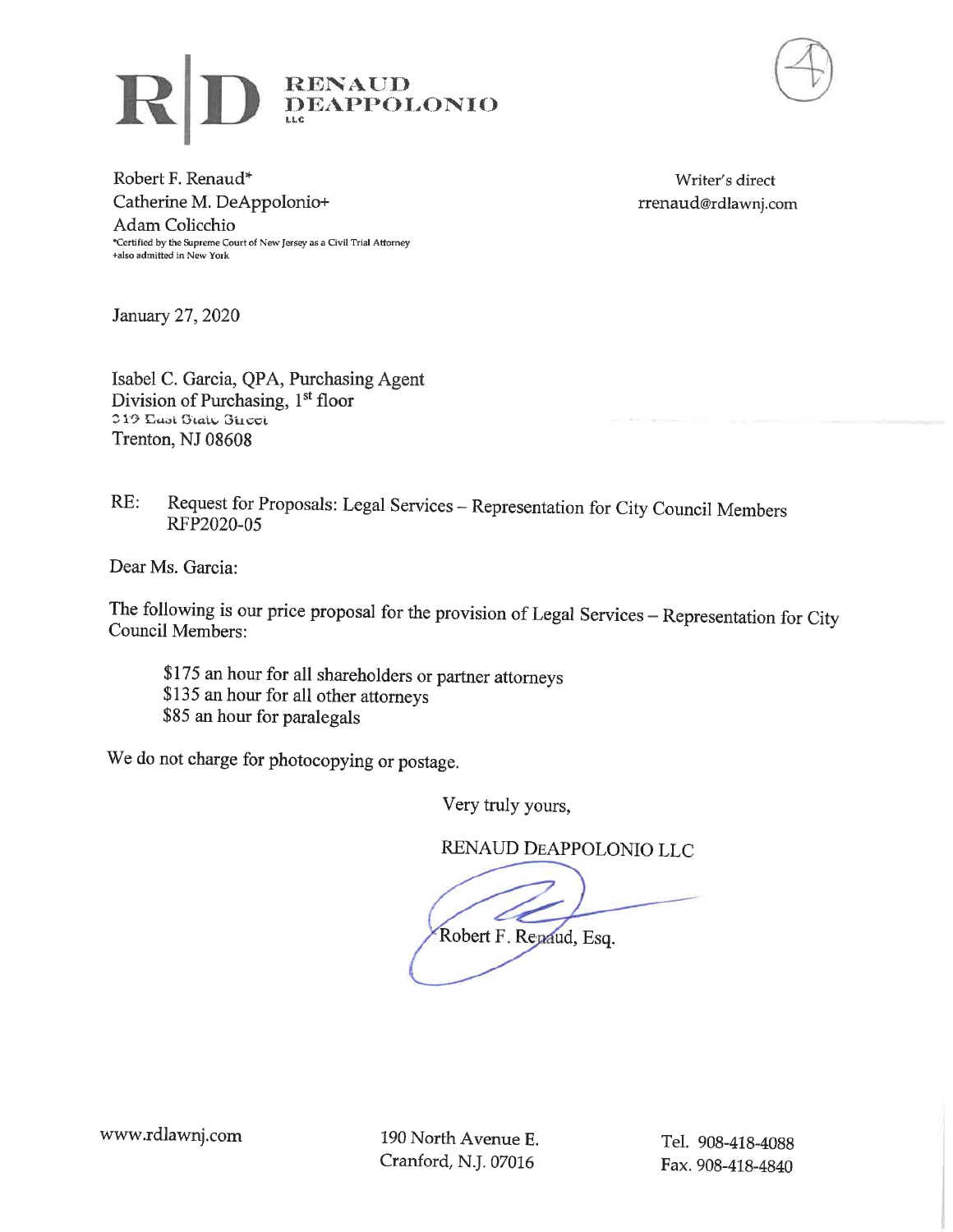

## **Jalloh & Jalloh LLC**

**Attorneys at Law** 

21 West Blancke Street, 2<sup>nd</sup> Floor Linden, NJ 07036 Phone: (908) 363-9899 Fax:  $(908)$  363-9899



**Bernice Martina Jalloh** Member, NJ Bar tjallohesq@gmail.com

Mohamed S. Jalloh Member, NJ Bar mjallohesq@gmail.com May H. Wedlund Member, NJ Bar mwjallohlaw@gmail.com

January 29, 2020

#### **CITY OF TRENTON** REQUEST FOR QUALIFICATIONS FOR **LEGAL SERVICES - REPRESENTATION FOR CITY COUNCIL MEMBERS**

#### **FOR THE CITY OF TRENTON RFP2020-05**

Price Proposal

**SUBMITTER:** JALLOH & JALLOH, LLC 21 West Blancke Street Linden, NJ 07036 (908) 363-9899 (Office) (908) 363-9899 (Facsimile)

Dear Sir or Madam:

Jalloh & Jalloh, LLC will provide all services at the hourly rates of

Attorney (Principal) \$175.00/hr. Attorney (Associates) \$135.00/hr.

Very truly yours,

mer

Mohamed S. Jalloh, Esq., /Member

MSJ:gei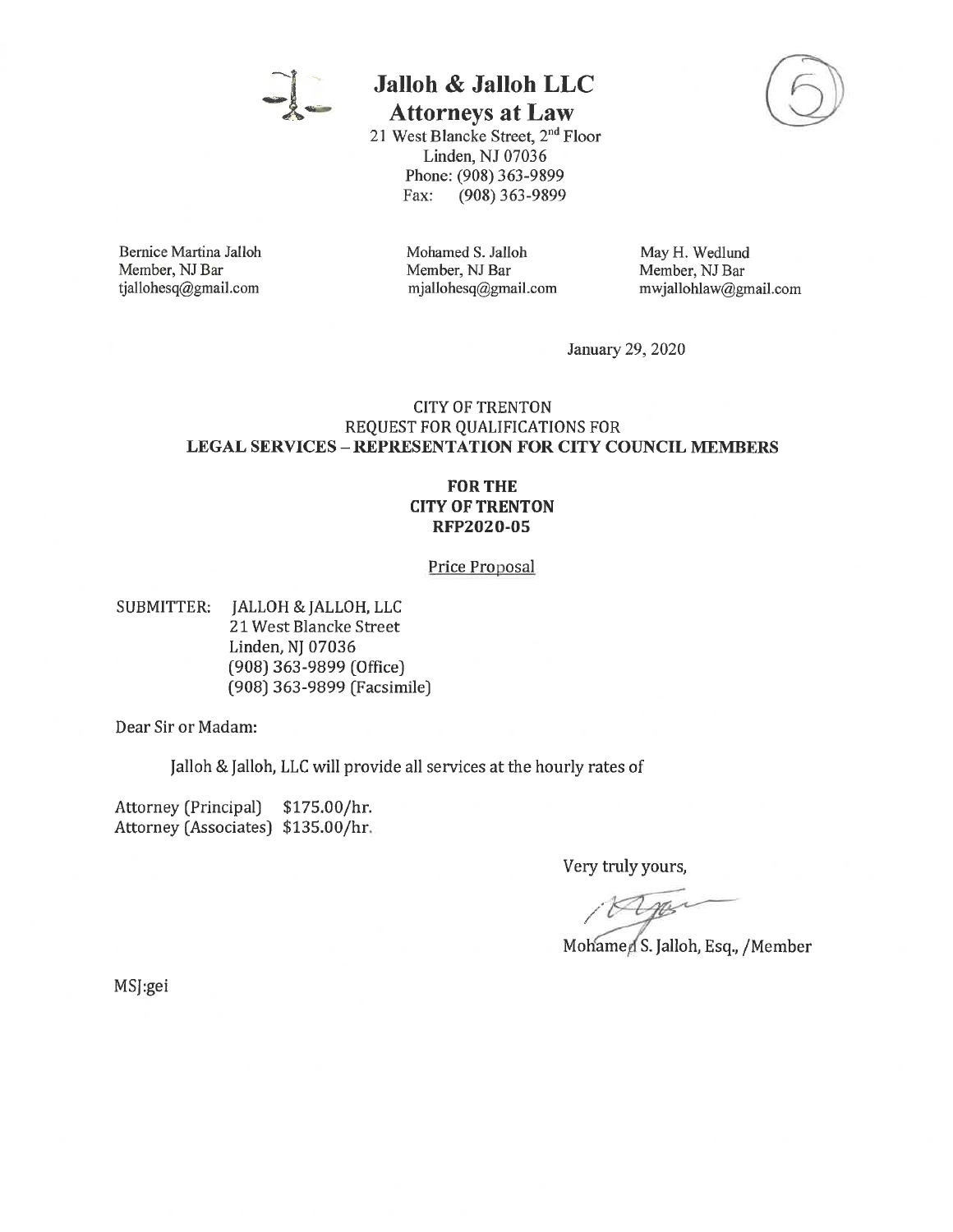## **ALOIA LAW FIRM LLC**

2 Broad Street, Suite 510 Bloomfield, New Jersey 07003  $(973)$  337-6626/(973) 337-6535(fax)

Brian J. Aloia, Esq. NJ, NY BARS brian@aloialawfirm.com

ans and

January 30, 2020

Isabel C. Garcia, QPA Purchasing Agent Division of Purchasing  $1<sup>st</sup>$  Floor 319 East State Street Trenton, NJ 08608

#### $Re:$ **City of Trenton Request for Proposals for Legal Services - Representation for City Council Members**

Dear Ms. Garcia:

Kindly accept the enclosed as ALOIA LAW FIRM LLC's formal price proposal in conjunction with the ALOIA LAW FIRM LLC submission to provide legal services to the City of Trenton.

ALOIA LAW FIRM LLC's formal price proposal is as follows:

- 1. \$175.00 per hour for partners;
- 2. \$135.00 per hour for associates; and
- 3. \$85.00 per hour for paralegals.

The firm only charges for administrative type fees actually incurred such as postage, experts or outside copying fees incurred for large projects that are required to be sent out for copying.

Should you have any questions after you review the formal price proposal, please feel free to call me.

Very truly yours,

**ALOIA LAW FIRM LLC** 

By Buar

Brian J. Alola, Esq. Member of the Firm

**BJA/bc** Enclosure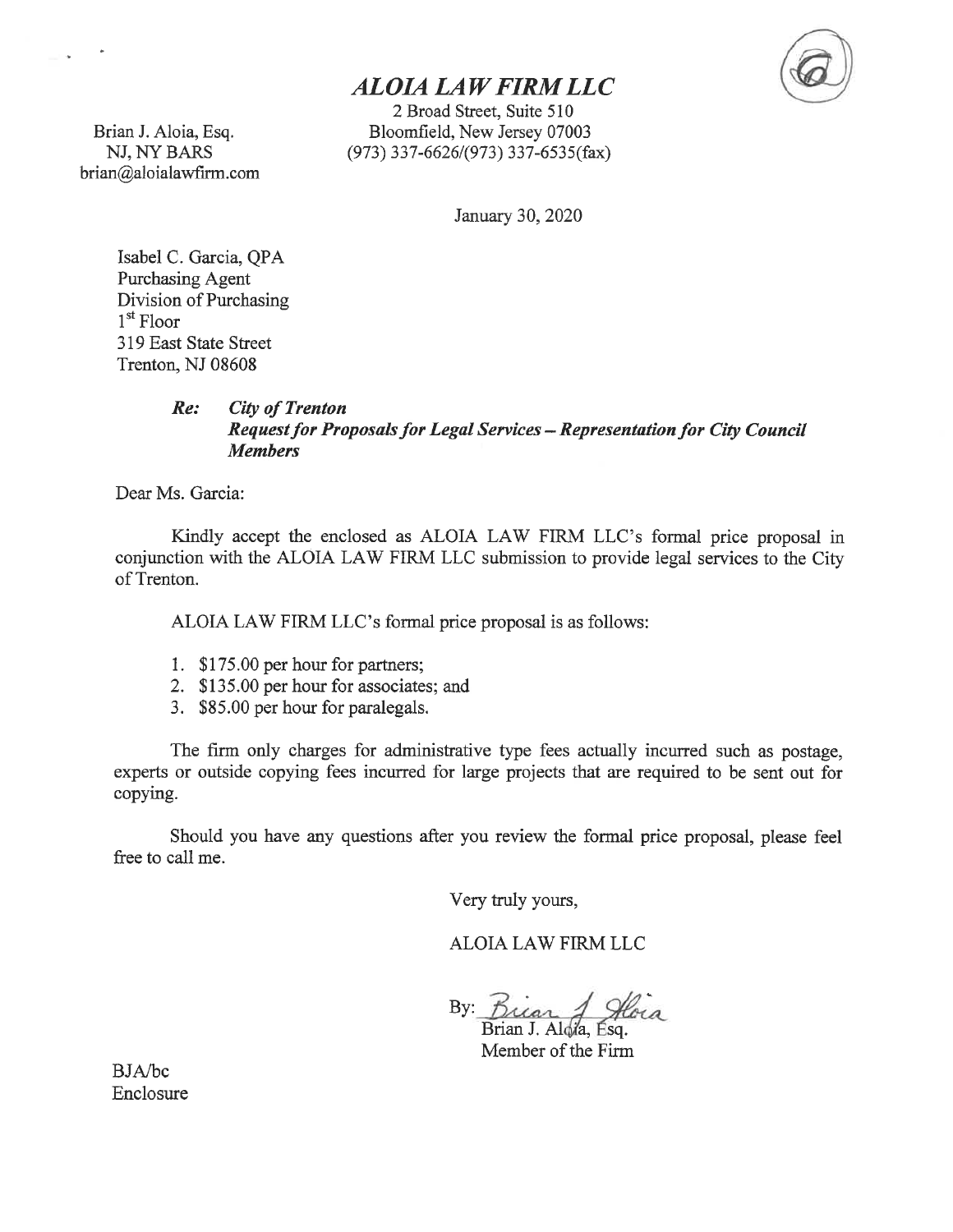

#### **Price Proposal**

We propose the following fee arrangement:

- Partners/Counsel: \$175/hour  $\bullet$
- Associates: \$135/hour
- Paralegals: \$85/hour
- Costs of photocopies with our vendor are:
	- $\circ$  \$0.10 per page for black and white copies
	- S1.09 per page for color copies
	- o \$15 for every 250 pages for converting documents to a C.D.
	- o \$40 for DVD
- Costs for postage with the United States Postal Service are utilized at their current rates for general postage and certified mail.
- Costs for Lawyers Service deliveries are \$6.10 per item effective April 1st, 2018.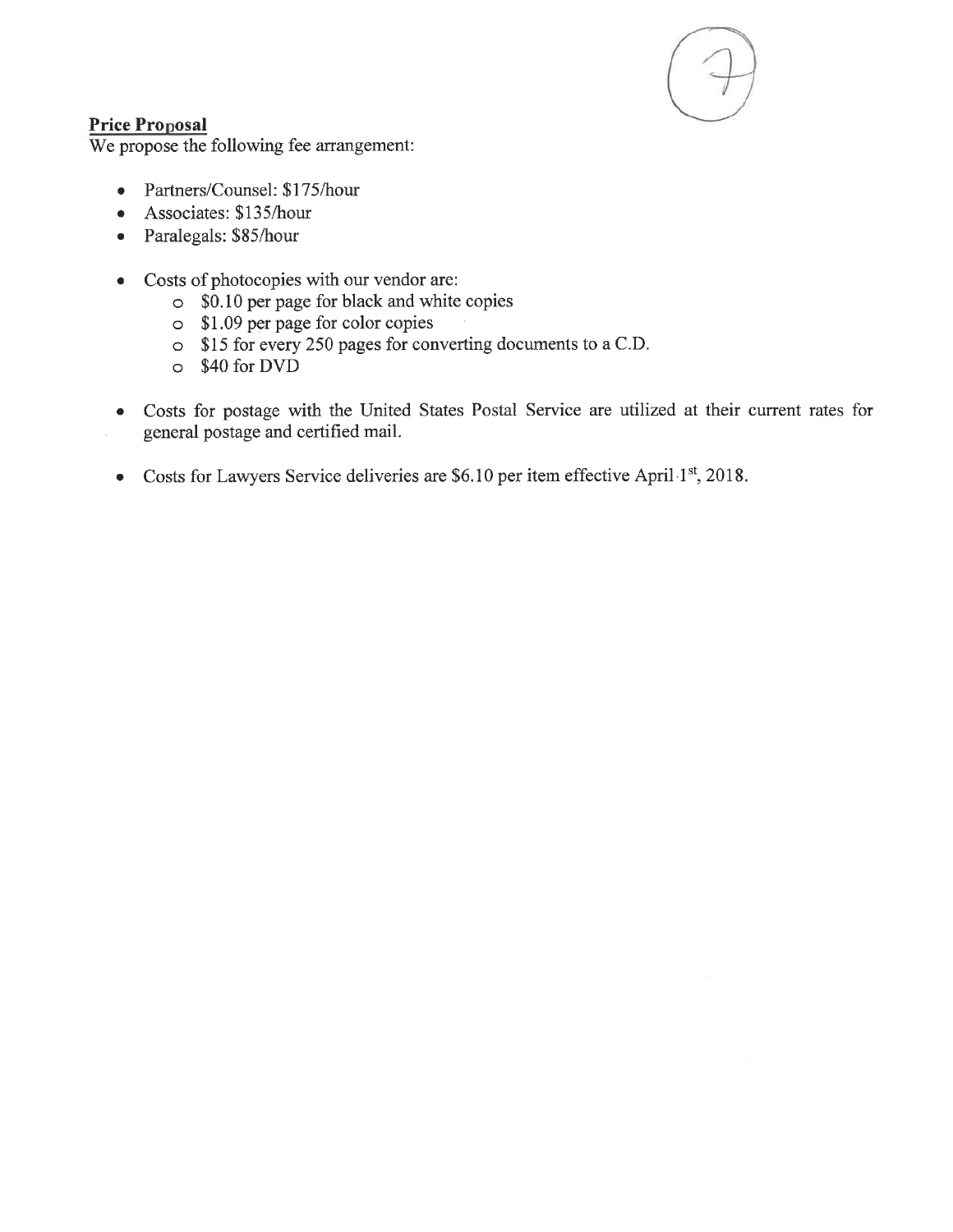

#### T. **INTRODUCTION**

n.

Boyle & Valenti, P.C. (the "Firm") is pleased to submit this "Price Proposal" in response to The City of Trenton's Re-Advertisement Request for Proposal - RFP2020-05 for Legal Services - Representation for City Council Members.

As per the Request for Proposals, this portion of the Firm's Proposal sets for the Firm's price proposal and specifically the rates and costs proposed by the Firm for providing the services sought by the Request for Proposals and has been provided in a separately sealed envelope from that portion of our proposal that sets forth the Firm' qualifications and other required information sought by the Request for Proposals.

#### II. **FEES AND COSTS**

The Firm will bill on an hourly basis for the legal services provided based upon the number of hours worked in providing the legal services sought by the Request for Proposals as well as for costs incurred in providing such services in accordance with the rates and terms specified below.

The Firm proposes to bill at the following hourly rates which shall apply to all time expended in providing the requested services including, but not limited to, document preparation, the preparation of pleadings, motions and supporting papers, the preparation for and attendance at hearings, conferences and/or trial, the preparation for and attendance at meetings with the client, witnesses or others as necessary, the attendance at Council Meetings, if required, all communications and all required travel:

The Firm also proposes to invoice for costs incurred in performing the scope of work in accordance with its ordinary billing practices which currently are as follows:

Courier charges and postage: Actual cost to Firm

| Travel expenses:           | Actual cost to Firm in accordance with IRS regulation |
|----------------------------|-------------------------------------------------------|
| Photocopies:               | 25 cents per page or actual cost where outsourced     |
| Facsimile:                 | $$2.00$ per fax                                       |
| Computer research:         | Actual cost to Firm based upon allocation of usage    |
| All other direct expenses: | Actual cost to Firm.                                  |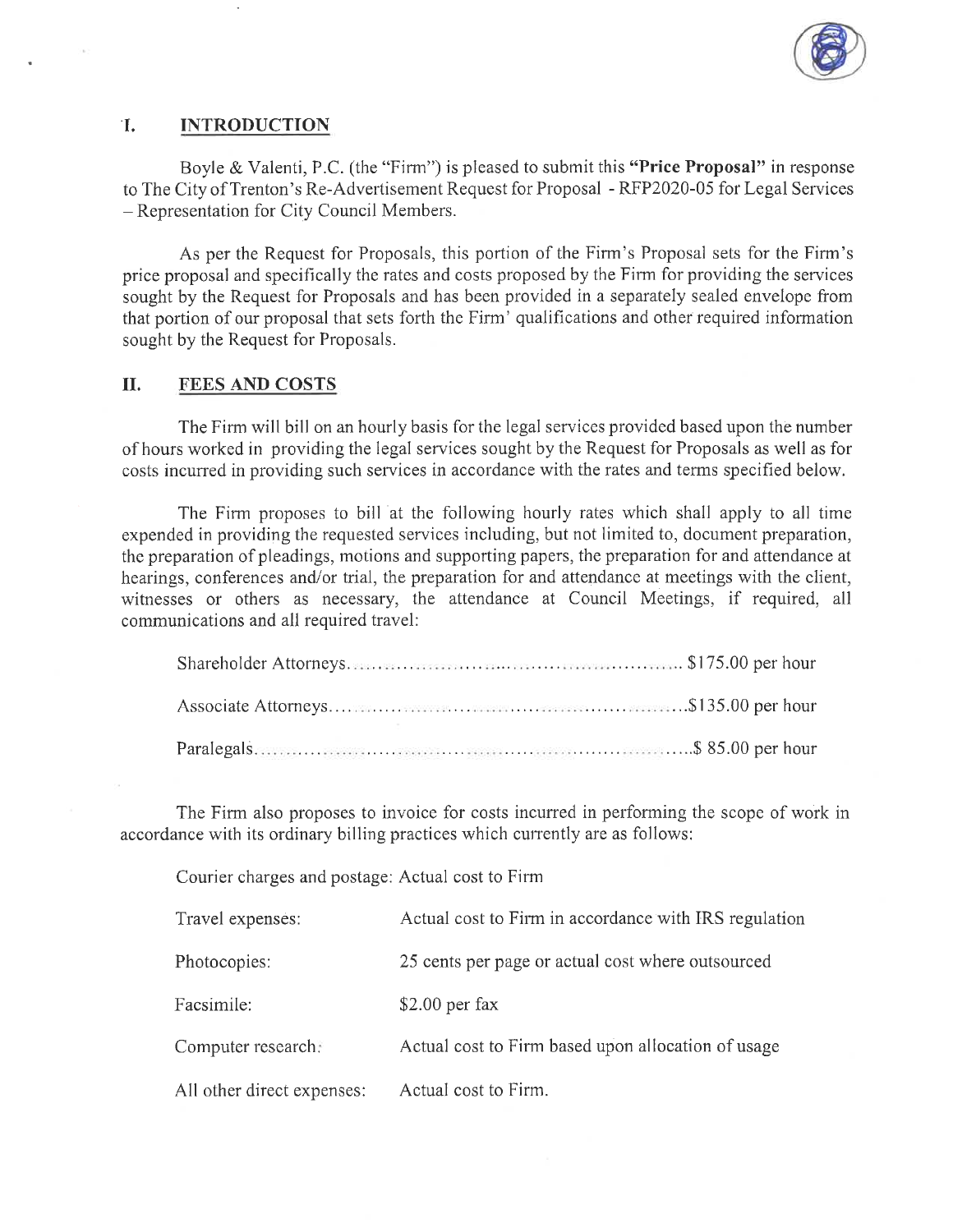| <b>RFP2020-05 RE-ADVERTISEMENT FOR</b><br><b>LEGAL SERVICES REPRESENTATION</b><br>FOR CITY COUNCIL MEMBERS FOR<br>THE CITY OF TRENTON, OFFICE OF<br>THE CITY CLERK |                                     |                                 |                                             |                         |                               |                     |                                 |                                    |
|--------------------------------------------------------------------------------------------------------------------------------------------------------------------|-------------------------------------|---------------------------------|---------------------------------------------|-------------------------|-------------------------------|---------------------|---------------------------------|------------------------------------|
| <b>NUMBER OF RESPONDENTS:</b>                                                                                                                                      |                                     |                                 |                                             |                         |                               |                     |                                 |                                    |
| <b>NAME OF BIDDER</b>                                                                                                                                              | ERIC M. BERNSTEIN & ASSOCIATES, LLC | <b>RUDERMAN &amp; ROTH, LLC</b> | <b>GRACE, MARMERO &amp; ASSOCIATES, LLP</b> | RENAUD DEAPPOLONIO, LLC | <b>JALLOH&amp;JALLOH, LLC</b> | ALOIA LAW FIRM, LLC | <b>METHFESSEL &amp; WERBERL</b> | <b>BOYLE &amp; VALENTI LAW, PC</b> |
|                                                                                                                                                                    |                                     |                                 |                                             |                         |                               |                     |                                 |                                    |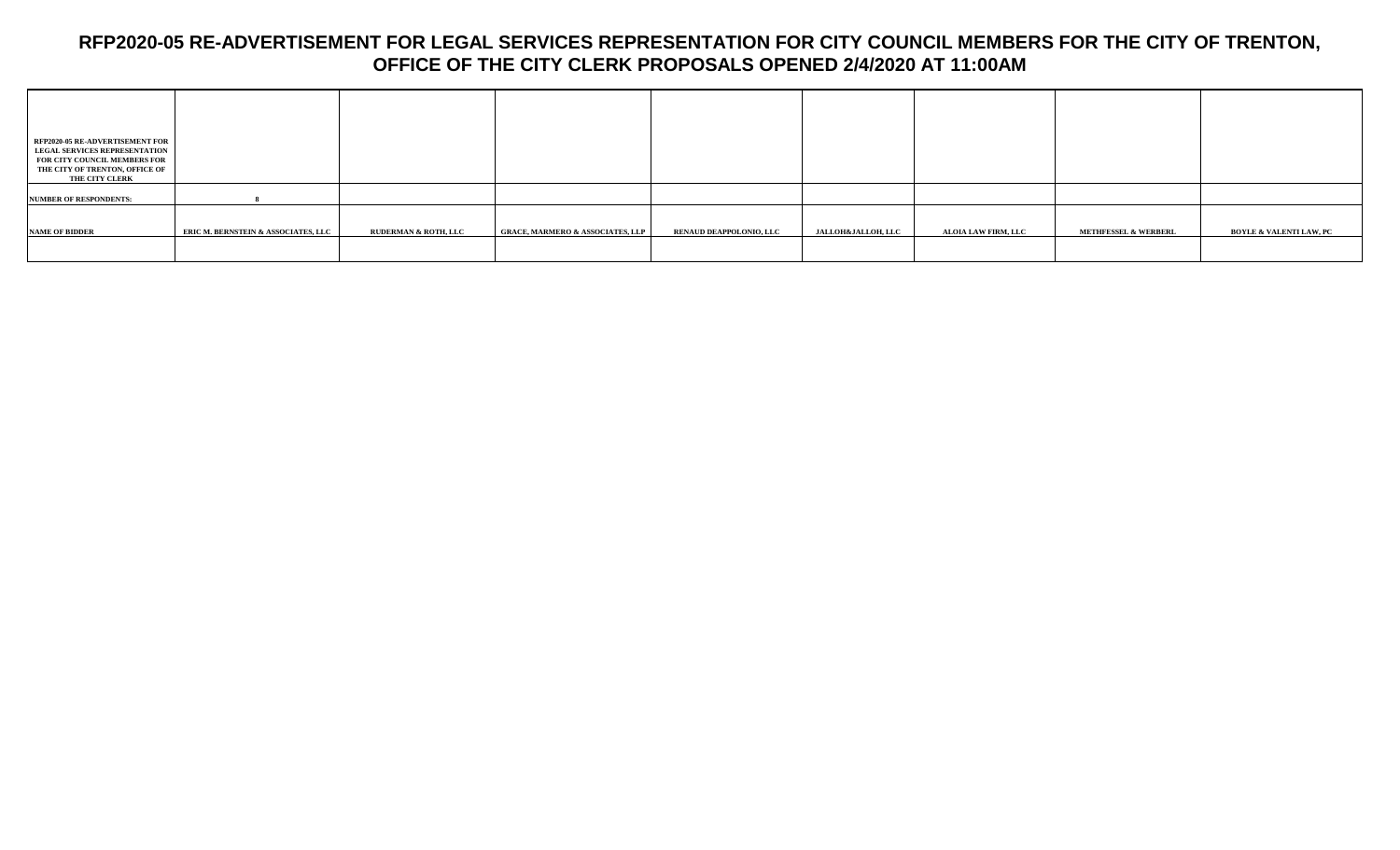| RFP2020-05 RE-ADVERTISEMENT FOR<br><b>LEGAL SERVICES REPRESENTATION</b><br>FOR CITY COUNCIL MEMBERS FOR<br>THE CITY OF TRENTON, OFFICE OF<br>THE CITY CLERK |  |  |  |
|-------------------------------------------------------------------------------------------------------------------------------------------------------------|--|--|--|
| <b>NUMBER OF RESPONDENTS:</b>                                                                                                                               |  |  |  |
| <b>NAME OF BIDDER</b>                                                                                                                                       |  |  |  |
|                                                                                                                                                             |  |  |  |
| <b>ADDRESS</b>                                                                                                                                              |  |  |  |
| CITY, STATE, ZIP                                                                                                                                            |  |  |  |
| <b>CONTACT NAME</b>                                                                                                                                         |  |  |  |
| <b>TELEPHONE</b>                                                                                                                                            |  |  |  |
| FAX                                                                                                                                                         |  |  |  |
| E-MAIL                                                                                                                                                      |  |  |  |
| <b>STATEMENT OF OWNERSHIP</b>                                                                                                                               |  |  |  |
| DISCLOSURE<br>EQUAL EMPLOYMENT OPPORTUNITY<br>EXHIBIT A                                                                                                     |  |  |  |
| <b>REQUIRED EVIDENCE</b><br><b>EEO/AFFIRMATIVE ACTION</b><br><b>REGULATIONS QUESTIONAIRE</b>                                                                |  |  |  |
| <b>ACKNOWLEDGEMENT OF RECEIPT OF</b><br><b>ADDENDA</b>                                                                                                      |  |  |  |
| <b>NJ BUSINESS REGISTRATION</b><br><b>CERTIFICATE</b>                                                                                                       |  |  |  |
| NON-COLLUSION AFFADAVIT                                                                                                                                     |  |  |  |
| AMERICANS WITH DISABILITIES ACT<br>OF 1990 LANGUAGE                                                                                                         |  |  |  |
| ETHICS COMPLAINT DISCLOSURE                                                                                                                                 |  |  |  |
| <b>DEBARMENT NOTICE</b>                                                                                                                                     |  |  |  |
| <b>CERTIFICATION AND DISCLOSURE OF</b><br>POLITICAL CONTRIBUTIONS                                                                                           |  |  |  |
| DISCLOSURE OF INVESTED ACTIVITIES<br>IN IRAN                                                                                                                |  |  |  |
| <b>CITY OF TRENTON RESIDENT</b><br><b>EMPLOYMENT POLICY</b>                                                                                                 |  |  |  |
| EIC                                                                                                                                                         |  |  |  |
| <b>CERTIFICATE OF INSURANCE</b>                                                                                                                             |  |  |  |
| <b>60-DAY EXTENSION COMPLIANCE</b><br>PROVIDE PRIORITY EMERGENCY                                                                                            |  |  |  |
| <b>SERVICES</b><br>REFERENCES<br>W-9                                                                                                                        |  |  |  |
| <b>EXCEPTIONS (IF ANY)</b>                                                                                                                                  |  |  |  |
|                                                                                                                                                             |  |  |  |
| <b>ATTORNEY HOURLY RATE</b><br><b>FATAL FLAW</b>                                                                                                            |  |  |  |
|                                                                                                                                                             |  |  |  |